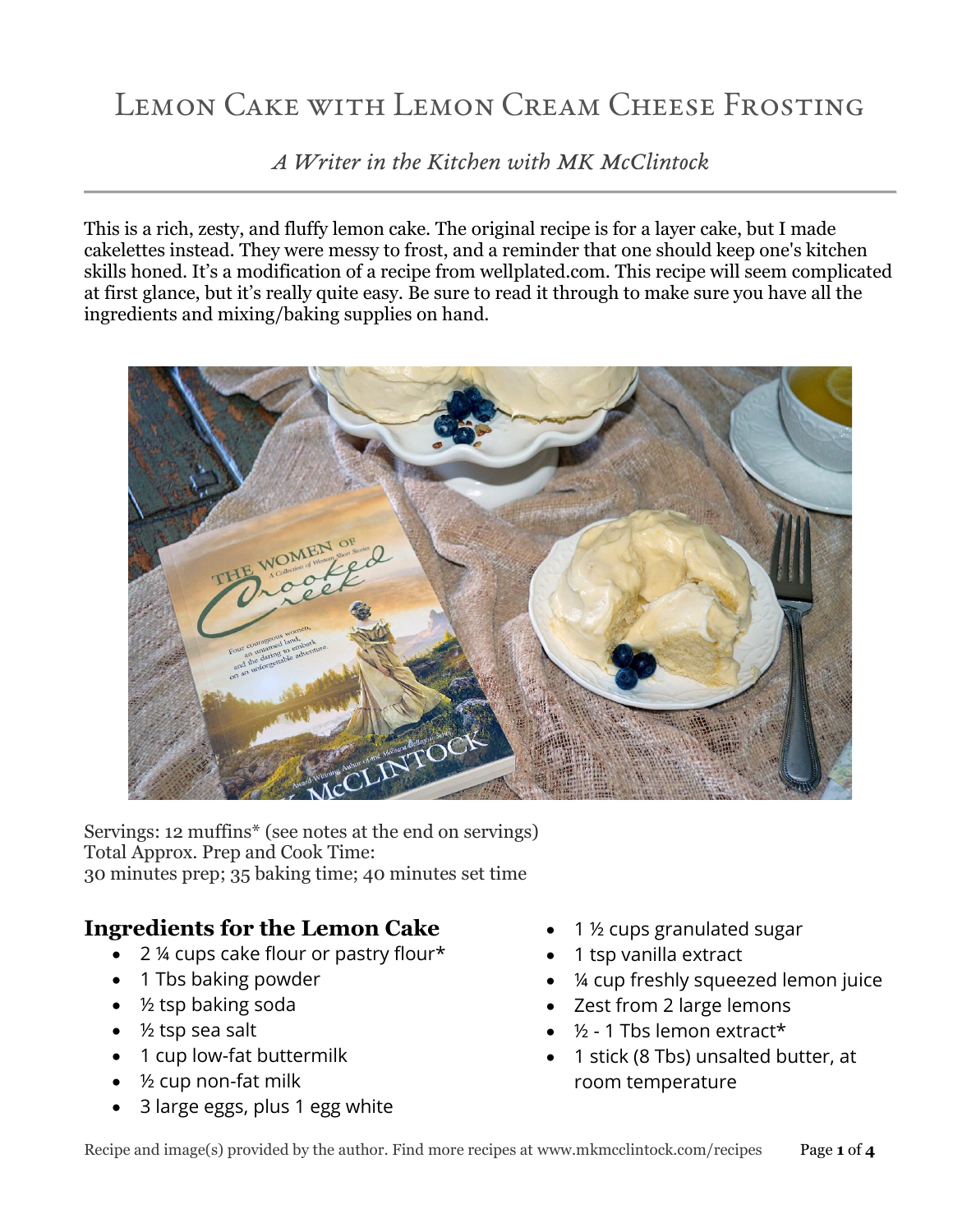## **Ingredients for the Frosting**

- 8 ounces cream cheese, softened
- 1 stick (8 Tbs) unsalted butter, softened (not melted)
- 3 cups powdered sugar, sifted
- 2 Tbs freshly squeezed lemon juice
- 1 Tbs lemon extract
- 1 Tbs freshly grated lemon zest
- 1 tsp pure vanilla extract
- 1/8 tsp sea salt

# **Instructions**

- 1. Preheat oven to 350° F.
- 2. Prepare the cake pan(s). If using cakelette pans or a Bundt pan, spray with a baking spray. If using layer cake, spray two 8x2-inch round cake pans. If you choose, you can line each layer with parchment cut to fit and spray again.
- 3. In a medium bowl, sift or whisk together the cake or pastry flour, baking powder, baking soda, and salt. Set aside.
- 4. In a separate medium bowl, whisk together the buttermilk, milk, egg whites, and egg until combined.
- 5. In the bowl of a standing mixer or large mixing bowl, combine the sugar and lemon zest and rub together for a minute. You can also use a food processor. I prefer a stand mixer because it's easy to move right into the next step.
- 6. Add the butter to the sugar mixture and beat on medium speed for 3 minutes. Set a timer so you don't go under. The mixture should be light and fluffy. Beat in the lemon juice and lemon extract.
- 7. While beating on low-medium speed, add one-third of the flour mixture, then half of the buttermilk mixture until combined. Add another one-third of the flour mixture, then the remaining buttermilk mixture until combined. Add the remaining flour mixture and beat on medium speed for 2 minutes. Make sure to scrape the sides and bottom of the bowl after, and beat another 30 seconds.
- 8. For the pans:
	- a. If using cakelette pans, divide the batter evenly among the wells. I like using a ladle for this part.
	- b. If using a Bundt pan, slowly pour the batter until it's all in the pan.
	- c. If using cake rounds, divide the batter evenly among the two rounds. It helps to weigh each round with the batter to make sure they are even.
- 9. Baking: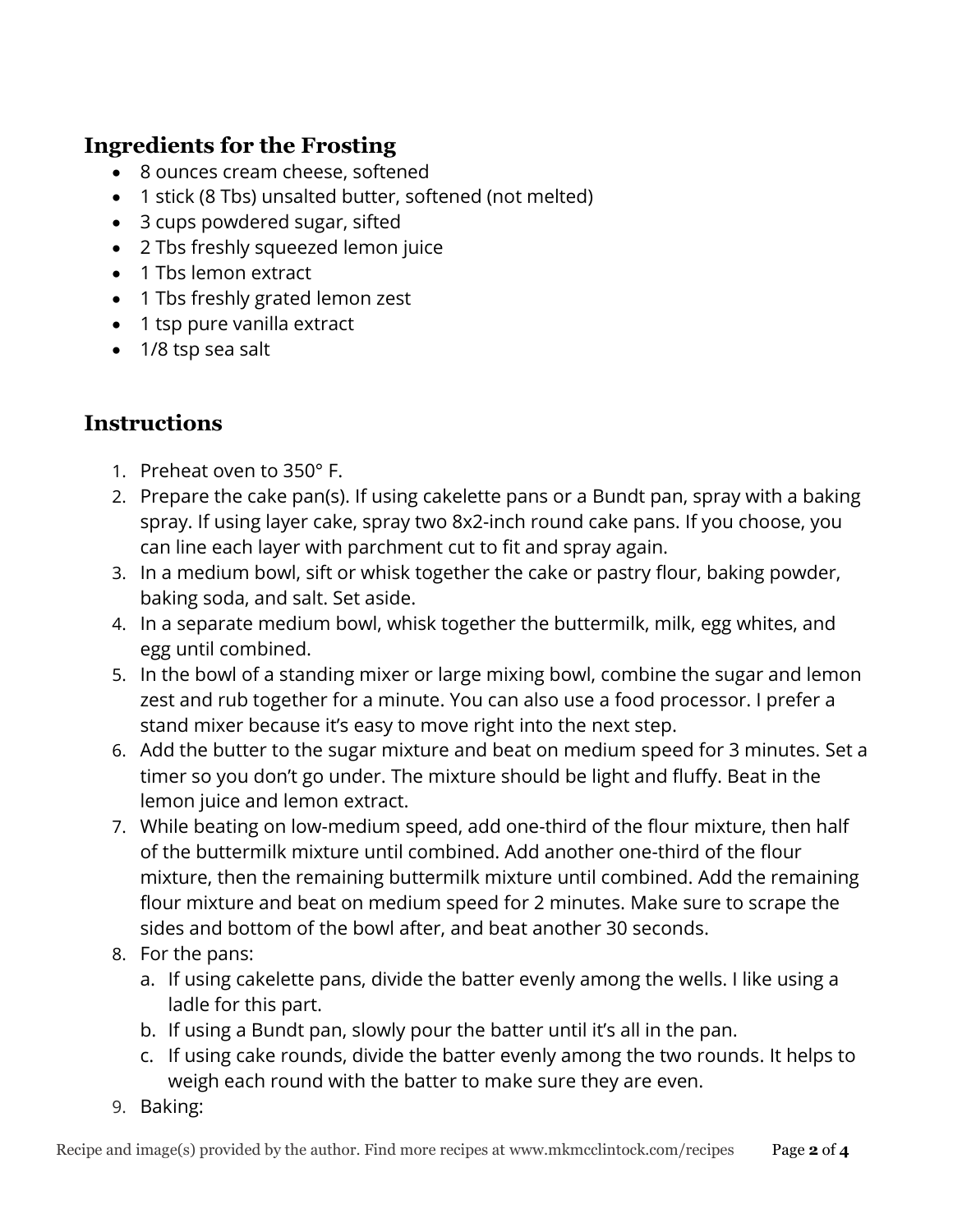- a. For cake rounds, bake 30-35 minutes, or until the cakes are well risen, spring back lightly when touched, and a small knife or wooden stir stick inserted comes out clean.
- b. For Bundt cake, bake 35-40 minutes. If your oven runs hot, check after 35 minutes.
- c. For cakelettes, bake 20-30 minutes. The time will depend on how much you filled each cake well, so check after 20 minutes. I used two six-well cakelette pans and baked them for 23 minutes. Insert a small knife or wooden stir stick in one of the cakes and make sure it comes out clean.
- 10. Once done, cool on wire racks in the pans for 5-10 minutes before removing. Allow to continue cooling on the wire racks for 30-40 minutes, or until at room temperature.
- 11. While the cake is cooking, prepare the frosting. I like to use a hand mixer for small batches of frosting because it gives me more control over scraping the sides and bottom of the bowl, but a stand mixer also works.
- 12. Using a stand mixer fitted with a paddle attachment, or a medium mixing bowl with a hand mixer, beat the cream cheese and butter together on medium speed until smooth and lump free; about 3 minutes. Reduce the mixer to low speed, then add the powdered sugar, 1 Tbs lemon juice, 1 Tbs lemon extract, lemon zest, vanilla extract, and sea salt. Once the sugar begins to incorporate, increase the mixer speed to high and beat for 3 minutes. Add the remaining 1 Tbs lemon juice if a thinner frosting is desired. If you want a thicker frosting, add 1 Tbs of powdered sugar at a time until desired consistency is reached.
- 13. Once the cake has cooled to room temperature it can be frosted.
	- a. If making layer cakes, you may opt to trim the tops of the cake layers to create a flat surface. If I'm baking just for family, I don't bother with this step. Place the first layer on the food-safe plate or cake stand of your choice. Frost the top evenly, then place the second layer on top. Frost the top of the second layer and the sides of both rounds. Decorate as desired.
	- b. If making Bundt cake or cakelettes, frost until the cake is covered.
- 14. Allow to set for 15 minutes before slicing.

#### **Serving Suggestions**

- ➢ Fresh berries go great with this cake, especially raspberries, blueberries, or blackberries.
- ➢ Make a berry puree using one more or more. Smash the berries together in a bowl or mix in a food processor, and serve over or on the side of the cake.